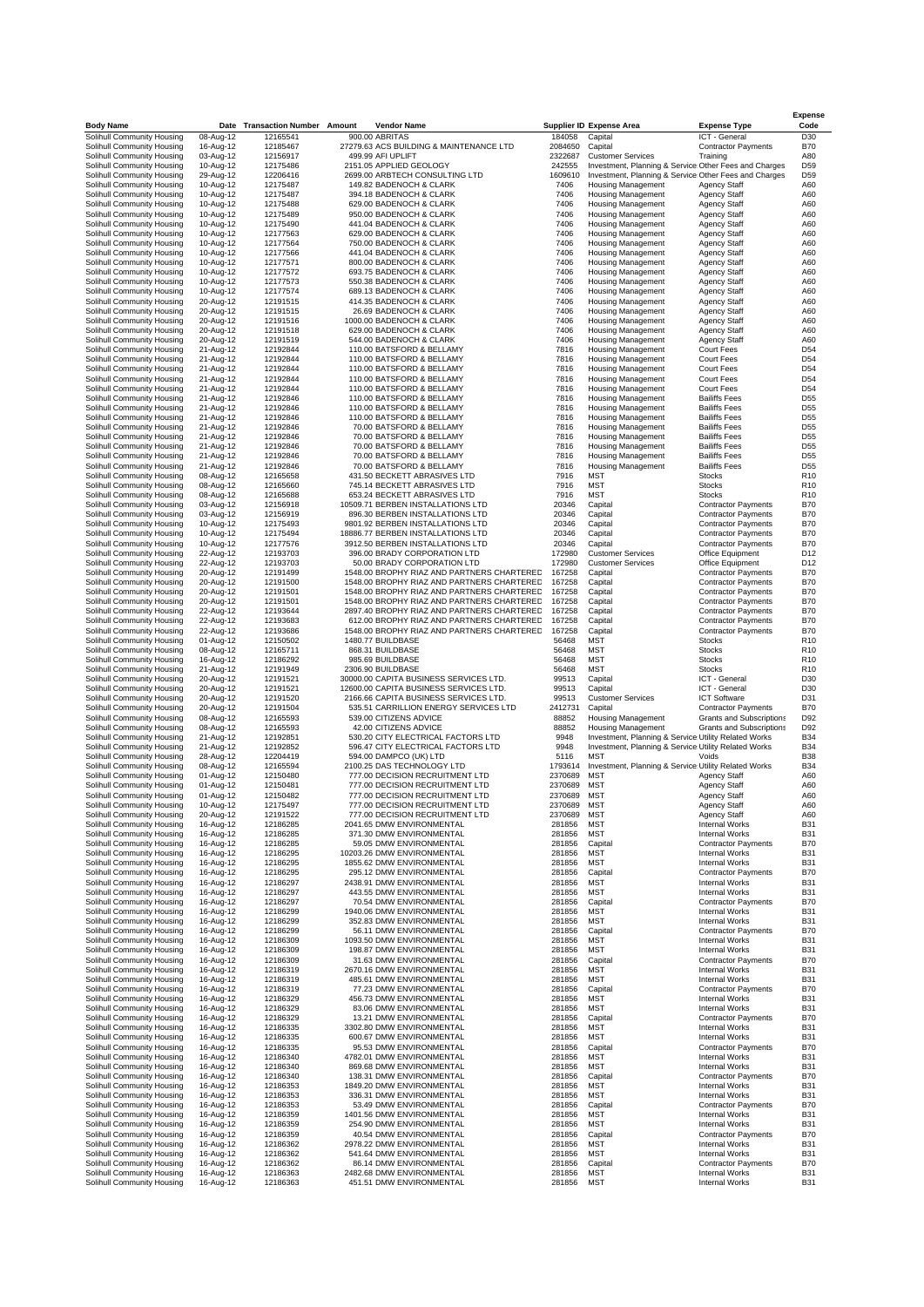|                                                          |                        | 12186363             | 71.81 DMW ENVIRONMENTAL                                                                    |                    |                                                                                                              |                                                          | <b>B70</b>                         |
|----------------------------------------------------------|------------------------|----------------------|--------------------------------------------------------------------------------------------|--------------------|--------------------------------------------------------------------------------------------------------------|----------------------------------------------------------|------------------------------------|
| Solihull Community Housing<br>Solihull Community Housing | 16-Aug-12<br>16-Aug-12 | 12186369             | 426.99 DMW ENVIRONMENTAL                                                                   | 281856<br>281856   | Capital<br><b>MST</b>                                                                                        | Contractor Payments<br><b>Internal Works</b>             | <b>B31</b>                         |
| Solihull Community Housing                               | 16-Aug-12              | 12186369             | 77.66 DMW ENVIRONMENTAL                                                                    | 281856             | MST                                                                                                          | <b>Internal Works</b>                                    | <b>B31</b>                         |
| Solihull Community Housing                               | 16-Aug-12              | 12186369             | 12.35 DMW ENVIRONMENTAL                                                                    | 281856             | Capital                                                                                                      | <b>Contractor Payments</b>                               | <b>B70</b>                         |
| Solihull Community Housing                               | 01-Aug-12              | 12150510             | 1081.50 DOORFIT PRODUCTS LTD                                                               | 5228               | <b>MST</b>                                                                                                   | <b>Stocks</b>                                            | R <sub>10</sub>                    |
| Solihull Community Housing<br>Solihull Community Housing | 01-Aug-12<br>16-Aug-12 | 12150512<br>12186301 | 495.30 DOORFIT PRODUCTS LTD<br>1770.00 DOORFIT PRODUCTS LTD                                | 5228<br>5228       | <b>MST</b><br><b>MST</b>                                                                                     | <b>Stocks</b><br><b>Stocks</b>                           | R <sub>10</sub><br>R <sub>10</sub> |
| Solihull Community Housing                               | 10-Aug-12              | 12177561             | 573.06 DR GAIL YOUNG                                                                       | 221701             | <b>Housing Management</b>                                                                                    | <b>Tenant Medicals</b>                                   | D63                                |
| Solihull Community Housing                               | 16-Aug-12              | 12185464             | 573.06 DR GAIL YOUNG                                                                       | 221701             | <b>Housing Management</b>                                                                                    | <b>Tenant Medicals</b>                                   | D63                                |
| Solihull Community Housing                               | 16-Aug-12              | 12186277             | 2758.84 DULUX DECORATOR CENTRES                                                            | 69460              | MST                                                                                                          | <b>Internal Works</b>                                    | B <sub>3</sub>                     |
| Solihull Community Housing                               | 20-Aug-12              | 12191523             | 578.38 ECLIPSE ACCESS SOLUTIONS LTD                                                        | 141696             | Capital                                                                                                      | <b>Contractor Payments</b>                               | <b>B70</b>                         |
| Solihull Community Housing<br>Solihull Community Housing | 21-Aug-12<br>08-Aug-12 | 12192571<br>12165595 | 799.22 ECLIPSE ACCESS SOLUTIONS LTD<br>1984.89 EDF ENERGY 1 LTD                            | 141696<br>135472   | Capital<br><b>Housing Management</b>                                                                         | <b>Contractor Payments</b><br>Electricity                | <b>B70</b><br><b>B11</b>           |
| Solihull Community Housing                               | 20-Aug-12              | 12191573             | 1166.25 EGBERT H TAYLOR & CO LTD                                                           | 5357               | Capital                                                                                                      | <b>Contractor Payments</b>                               | <b>B70</b>                         |
| Solihull Community Housing                               | 08-Aug-12              | 12165610             | 499.00 ENVIRONVENT LTD                                                                     | 209398             | MST                                                                                                          | Materials                                                | D <sub>13</sub>                    |
| Solihull Community Housing                               | 16-Aug-12              | 12185479             | 52136.70 EXPRESS LIFT ALLIANCE                                                             | 281698             | Capital                                                                                                      | <b>Contractor Payments</b>                               | <b>B70</b>                         |
| Solihull Community Housing                               | 10-Aug-12              | 12175483             | 2404.00 FAMILY CARE TRUST (SOLIHULL)                                                       | 5472               | <b>Housing Management</b>                                                                                    | Grounds Maintenance                                      | <b>B40</b>                         |
| Solihull Community Housing                               | 22-Aug-12              | 12193687             | 500.00 GUY WARDLE                                                                          | 2196686<br>277953  | <b>Customer Services</b>                                                                                     | Training                                                 | A80                                |
| Solihull Community Housing<br>Solihull Community Housing | 01-Aug-12<br>09-Aug-12 | 12150475<br>12168427 | 4346.00 HANDICARE ACCESSIBILITY LTD<br>4148.00 HANDICARE ACCESSIBILITY LTD                 | 277953             | Capital<br>Capital                                                                                           | <b>Contractor Payments</b><br><b>Contractor Payments</b> | <b>B70</b><br><b>B70</b>           |
| Solihull Community Housing                               | 09-Aug-12              | 12168428             | 1996.00 HANDICARE ACCESSIBILITY LTD                                                        | 277953             | Capital                                                                                                      | <b>Contractor Payments</b>                               | <b>B70</b>                         |
| Solihull Community Housing                               | 17-Aug-12              | 12189340             | 1988.00 HANDICARE ACCESSIBILITY LTD                                                        | 277953             | Capital                                                                                                      | <b>Contractor Payments</b>                               | <b>B70</b>                         |
| Solihull Community Housing                               | 17-Aug-12              | 12189341             | 2383.00 HANDICARE ACCESSIBILITY LTD                                                        | 277953             | Capital                                                                                                      | <b>Contractor Payments</b>                               | <b>B70</b>                         |
| Solihull Community Housing                               | 17-Aug-12              | 12189343             | 1885.00 HANDICARE ACCESSIBILITY LTD                                                        | 277953             | Capital                                                                                                      | <b>Contractor Payments</b>                               | <b>B70</b>                         |
| Solihull Community Housing                               | 17-Aug-12              | 12189344             | 2130.38 HANDICARE ACCESSIBILITY LTD                                                        | 277953             | Capital                                                                                                      | <b>Contractor Payments</b>                               | <b>B70</b>                         |
| Solihull Community Housing<br>Solihull Community Housing | 17-Aug-12<br>03-Aug-12 | 12189345<br>12156912 | 9690.00 HANDICARE ACCESSIBILITY LTD<br>870.00 HERON PRESS                                  | 277953<br>42709    | Capital<br><b>Customer Services</b>                                                                          | <b>Contractor Payments</b><br>Printing                   | <b>B70</b><br>D80                  |
| Solihull Community Housing                               | 23-Aug-12              | 12199426             | 1665.61 IAN WILLIAMS LTD                                                                   | 5931               | <b>MST</b>                                                                                                   | <b>Internal Works</b>                                    | <b>B31</b>                         |
| Solihull Community Housing                               | 16-Aug-12              | 12185481             | 655.00 ILX GROUP                                                                           | 189558             | <b>Customer Services</b>                                                                                     | Training                                                 | A80                                |
| Solihull Community Housing                               | 01-Aug-12              | 12150529             | 2880.00 JEWSON LTD                                                                         | 6111               | <b>MST</b>                                                                                                   | <b>Stocks</b>                                            | R <sub>10</sub>                    |
| Solihull Community Housing                               | 01-Aug-12              | 12150530             | 725.00 JEWSON LTD                                                                          | 6111               | <b>MST</b>                                                                                                   | <b>Stocks</b>                                            | R <sub>10</sub>                    |
| Solihull Community Housing                               | 01-Aug-12              | 12150531             | 799.60 JEWSON LTD                                                                          | 6111               | <b>MST</b>                                                                                                   | <b>Stocks</b>                                            | R <sub>10</sub>                    |
| Solihull Community Housing                               | 01-Aug-12              | 12151214             | 2419.50 JEWSON LTD                                                                         | 6111               | <b>MST</b>                                                                                                   | <b>Stocks</b>                                            | R <sub>10</sub>                    |
| Solihull Community Housing<br>Solihull Community Housing | 01-Aug-12<br>01-Aug-12 | 12152522<br>12152772 | 2028.25 JEWSON LTD<br>703.60 JEWSON LTD                                                    | 6111<br>6111       | <b>MST</b><br><b>MST</b>                                                                                     | <b>Stocks</b><br><b>Stocks</b>                           | R <sub>10</sub><br>R <sub>10</sub> |
| Solihull Community Housing                               | 01-Aug-12              | 12152777             | 1408.15 JEWSON LTD                                                                         | 6111               | <b>MST</b>                                                                                                   | <b>Stocks</b>                                            | R <sub>10</sub>                    |
| Solihull Community Housing                               | 08-Aug-12              | 12165718             | 2909.60 JEWSON LTD                                                                         | 6111               | <b>MST</b>                                                                                                   | <b>Stocks</b>                                            | R <sub>10</sub>                    |
| Solihull Community Housing                               | 16-Aug-12              | 12186314             | 1116.55 JEWSON LTD                                                                         | 6111               | <b>MST</b>                                                                                                   | <b>Stocks</b>                                            | R <sub>10</sub>                    |
| Solihull Community Housing                               | 16-Aug-12              | 12186318             | 1261.61 JEWSON LTD                                                                         | 6111               | <b>MST</b>                                                                                                   | <b>Stocks</b>                                            | R <sub>10</sub>                    |
| Solihull Community Housing                               | 16-Aug-12              | 12186320             | 1033.96 JEWSON LTD                                                                         | 6111               | <b>MST</b>                                                                                                   | Stocks                                                   | R <sub>10</sub>                    |
| Solihull Community Housing                               | 21-Aug-12              | 12191967             | 886.34 JEWSON LTD                                                                          | 6111               | MST                                                                                                          | Stocks                                                   | R <sub>10</sub>                    |
| Solihull Community Housing<br>Solihull Community Housing | 29-Aug-12<br>29-Aug-12 | 12206533<br>12206548 | 1994.50 JEWSON LTD<br>460.00 JEWSON LTD                                                    | 6111<br>6111       | <b>MST</b><br><b>MST</b>                                                                                     | <b>Stocks</b><br><b>Stocks</b>                           | R <sub>10</sub><br>R <sub>10</sub> |
| Solihull Community Housing                               | 29-Aug-12              | 12206549             | 703.60 JEWSON LTD                                                                          | 6111               | <b>MST</b>                                                                                                   | <b>Stocks</b>                                            | R <sub>10</sub>                    |
| Solihull Community Housing                               | 29-Aug-12              | 12206551             | 1957.68 JEWSON LTD                                                                         | 6111               | <b>MST</b>                                                                                                   | <b>Stocks</b>                                            | R <sub>10</sub>                    |
| Solihull Community Housing                               | 29-Aug-12              | 12206558             | 4534.50 JEWSON LTD                                                                         | 6111               | <b>MST</b>                                                                                                   | <b>Stocks</b>                                            | R <sub>10</sub>                    |
| Solihull Community Housing                               | 22-Aug-12              | 12193440             | 780.00 JTI BUILDING LTD                                                                    | 1906623            | MST                                                                                                          | Voids                                                    | <b>B38</b>                         |
| Solihull Community Housing                               | 22-Aug-12              | 12193442             | 721.50 JTI BUILDING LTD                                                                    | 1906623            | <b>MST</b>                                                                                                   | Voids                                                    | <b>B38</b>                         |
| Solihull Community Housing                               | 22-Aug-12              | 12193709             | 1800.00 JTI BUILDING LTD<br>575.46 K D ELECTRICAL MAINTENANCE SERVICES                     | 1906623<br>1796617 | <b>MST</b>                                                                                                   | Voids                                                    | <b>B38</b><br><b>B34</b>           |
| Solihull Community Housing<br>Solihull Community Housing | 01-Aug-12<br>01-Aug-12 | 12151447<br>12150484 | 1742.00 K D ELECTRICAL MAINTENANCE SERVICES                                                | 1796617            | Investment, Planning & Service Utility Related Works<br><b>MST</b>                                           | Voids                                                    | <b>B38</b>                         |
| Solihull Community Housing                               | 01-Aug-12              | 12150484             | 955.20 K D ELECTRICAL MAINTENANCE SERVICES                                                 | 1796617            | <b>MST</b>                                                                                                   | Voids                                                    | <b>B38</b>                         |
| Solihull Community Housing                               | 03-Aug-12              | 12156920             | 498.68 K D ELECTRICAL MAINTENANCE SERVICES                                                 | 1796617            | MST                                                                                                          | Other Building costs                                     | <b>B39</b>                         |
| Solihull Community Housing                               | 03-Aug-12              | 12156920             | 268.52 K D ELECTRICAL MAINTENANCE SERVICES                                                 | 1796617            | <b>MST</b>                                                                                                   | Other Building costs                                     | <b>B39</b>                         |
| Solihull Community Housing                               | 03-Aug-12              | 12156921             | 1385.46 K D ELECTRICAL MAINTENANCE SERVICES                                                | 1796617            | <b>MST</b>                                                                                                   | Voids                                                    | <b>B38</b>                         |
| Solihull Community Housing                               | 03-Aug-12              | 12156921             | 265.65 K D ELECTRICAL MAINTENANCE SERVICES                                                 | 1796617            | <b>MST</b>                                                                                                   | Voids                                                    | <b>B38</b>                         |
| Solihull Community Housing                               | 03-Aug-12<br>03-Aug-12 | 12156923<br>12156923 | 1316.26 K D ELECTRICAL MAINTENANCE SERVICES<br>280.65 K D ELECTRICAL MAINTENANCE SERVICES  | 1796617<br>1796617 | <b>MST</b><br><b>MST</b>                                                                                     | Voids<br>Voids                                           | <b>B38</b><br><b>B38</b>           |
| Solihull Community Housing<br>Solihull Community Housing | 03-Aug-12              | 12156924             | 884.95 K D ELECTRICAL MAINTENANCE SERVICES                                                 | 1796617            | <b>MST</b>                                                                                                   | Voids                                                    | <b>B38</b>                         |
| Solihull Community Housing                               | 03-Aug-12              | 12156924             | 105.76 K D ELECTRICAL MAINTENANCE SERVICES                                                 | 1796617            | <b>MST</b>                                                                                                   | Voids                                                    | <b>B38</b>                         |
| Solihull Community Housing                               | 03-Aug-12              | 12156925             | 2184.67 K D ELECTRICAL MAINTENANCE SERVICES                                                | 1796617            | Investment, Planning & Service Utility Related Works                                                         |                                                          | <b>B34</b>                         |
| Solihull Community Housing                               | 15-Aug-12              | 12182378             | 456.49 K D ELECTRICAL MAINTENANCE SERVICES                                                 | 1796617            | <b>MST</b>                                                                                                   | <b>Internal Works</b>                                    | B <sub>3</sub>                     |
| Solihull Community Housing                               | 15-Aug-12              | 12182379             | 1750.88 K D ELECTRICAL MAINTENANCE SERVICES                                                | 1796617            | <b>MST</b>                                                                                                   | Voids                                                    | <b>B38</b>                         |
| Solihull Community Housing                               | 15-Aug-12              | 12182350             | 2307.90 K D ELECTRICAL MAINTENANCE SERVICES                                                | 1796617            | <b>MST</b>                                                                                                   | Voids                                                    | <b>B38</b>                         |
| Solihull Community Housing<br>Solihull Community Housing | 15-Aug-12<br>15-Aug-12 | 12182351<br>12182352 | 1322.62 K D ELECTRICAL MAINTENANCE SERVICES<br>1975.67 K D ELECTRICAL MAINTENANCE SERVICES | 1796617<br>1796617 | <b>MST</b><br><b>MST</b>                                                                                     | Voids<br>Voids                                           | <b>B38</b><br><b>B38</b>           |
| Solihull Community Housing                               | 16-Aug-12              | 12185484             | 2075.94 K D ELECTRICAL MAINTENANCE SERVICES                                                | 1796617            | Investment, Planning & Service Utility Related Works                                                         |                                                          | <b>B34</b>                         |
| Solihull Community Housing                               | 22-Aug-12              | 12194475             | 682.26 K D ELECTRICAL MAINTENANCE SERVICES                                                 | 1796617            | <b>MST</b>                                                                                                   | <b>Internal Works</b>                                    | B <sub>3</sub>                     |
| Solihull Community Housing                               | 22-Aug-12              | 12194476             | 562.14 K D ELECTRICAL MAINTENANCE SERVICES                                                 | 1796617            | <b>MST</b>                                                                                                   | <b>Internal Works</b>                                    | B31                                |
| Solihull Community Housing                               | 22-Aug-12              | 12193424             | 537.04 K D ELECTRICAL MAINTENANCE SERVICES                                                 | 1796617            | <b>MST</b>                                                                                                   | Other Building costs                                     | <b>B39</b>                         |
| Solihull Community Housing                               | 22-Aug-12              | 12193424<br>12193426 | 153.44 K D ELECTRICAL MAINTENANCE SERVICES                                                 | 1796617            | MST                                                                                                          | Other Building costs                                     | <b>B39</b>                         |
| Solihull Community Housing<br>Solihull Community Housing | 22-Aug-12<br>22-Aug-12 | 12193426             | 1164.99 K D ELECTRICAL MAINTENANCE SERVICES<br>262.90 K D ELECTRICAL MAINTENANCE SERVICES  | 1796617            | мs<br><b>MST</b>                                                                                             | Voids<br>Voids                                           | ВЗЕ<br><b>B38</b>                  |
| Solihull Community Housing                               | 23-Aug-12              | 12199911             | 805.56 K D ELECTRICAL MAINTENANCE SERVICES                                                 | 1796617            | <b>MST</b>                                                                                                   | Other Building costs                                     | <b>B39</b>                         |
| Solihull Community Housing                               | 23-Aug-12              | 12199911             | 38.36 K D ELECTRICAL MAINTENANCE SERVICES                                                  | 1796617            | <b>MST</b>                                                                                                   | Other Building costs                                     | <b>B39</b>                         |
| Solihull Community Housing                               | 23-Aug-12              | 12199912             | 421.96 K D ELECTRICAL MAINTENANCE SERVICES                                                 | 1796617            | <b>MST</b>                                                                                                   | Other Building costs                                     | <b>B39</b>                         |
| Solihull Community Housing                               | 23-Aug-12              | 12199912             | 191.80 K D ELECTRICAL MAINTENANCE SERVICES                                                 | 1796617            | <b>MST</b>                                                                                                   | Other Building costs                                     | <b>B39</b>                         |
| Solihull Community Housing<br>Solihull Community Housing | 28-Aug-12<br>28-Aug-12 | 12204444<br>12204445 | 1236.87 K D ELECTRICAL MAINTENANCE SERVICES<br>519.39 K D ELECTRICAL MAINTENANCE SERVICES  | 1796617<br>1796617 | MST<br>Investment, Planning & Service Utility Related Works                                                  | Voids                                                    | <b>B38</b><br><b>B34</b>           |
| Solihull Community Housing                               | 28-Aug-12              | 12204446             | 684.30 K D ELECTRICAL MAINTENANCE SERVICES                                                 | 1796617            | Investment, Planning & Service Utility Related Works                                                         |                                                          | B34                                |
| Solihull Community Housing                               | 29-Aug-12              | 12206420             | 882.28 K D ELECTRICAL MAINTENANCE SERVICES                                                 | 1796617            | <b>MST</b>                                                                                                   | Other Building costs                                     | <b>B39</b>                         |
| Solihull Community Housing                               | 29-Aug-12              | 12206421             | 1772.13 K D ELECTRICAL MAINTENANCE SERVICES                                                | 1796617            | Investment, Planning & Service Utility Related Works                                                         |                                                          | <b>B34</b>                         |
| Solihull Community Housing                               | 29-Aug-12              | 12206421             | 180.14 K D ELECTRICAL MAINTENANCE SERVICES                                                 | 1796617            | Investment, Planning & Service Utility Related Works                                                         |                                                          | <b>B34</b>                         |
| Solihull Community Housing                               | 29-Aug-12              | 12206422             | 1408.66 K D ELECTRICAL MAINTENANCE SERVICES                                                | 1796617            | <b>MST</b>                                                                                                   | Voids                                                    | <b>B38</b>                         |
| Solihull Community Housing<br>Solihull Community Housing | 29-Aug-12<br>29-Aug-12 | 12206423<br>12206424 | 2488.32 K D ELECTRICAL MAINTENANCE SERVICES<br>2347.00 K D ELECTRICAL MAINTENANCE SERVICES | 1796617<br>1796617 | <b>MST</b><br>Investment, Planning & Service Utility Related Works                                           | Voids                                                    | <b>B38</b><br><b>B34</b>           |
| Solihull Community Housing                               | 29-Aug-12              | 12206425             | 3700.00 LANDMARK ENERGY                                                                    | 165198             | Capital                                                                                                      | <b>Contractor Payments</b>                               | <b>B70</b>                         |
| Solihull Community Housing                               | 10-Aug-12              | 12177619             | 656.04 LAUNDRY SERV                                                                        | 131986             | <b>Housing Management</b>                                                                                    | Equipment Rental/Lease                                   | D18                                |
| Solihull Community Housing                               | 23-Aug-12              | 12199914             | 11616.00 LEAN BUSINESS SOLUTIONS                                                           | 269984             | <b>Housing Management</b>                                                                                    | Professional Fees                                        | D <sub>50</sub>                    |
| Solihull Community Housing                               | 23-Aug-12              | 12199914             | 844.80 LEAN BUSINESS SOLUTIONS                                                             | 269984             | <b>Housing Management</b>                                                                                    | <b>Professional Fees</b>                                 | D <sub>50</sub>                    |
| Solihull Community Housing                               | 07-Aug-12              | 12165414             | 3100.00 LIBERATA UK LIMITED                                                                | 260485             | <b>Housing Management</b><br><b>Housing Management</b>                                                       | Court Fees                                               | D <sub>54</sub>                    |
| Solihull Community Housing<br>Solihull Community Housing | 30-Aug-12<br>08-Aug-12 | 12211419<br>12166500 | 5700.00 LIBERATA UK LIMITED<br>590.00 LIFT & ENGINEERING SERVICES                          | 260485<br>1656614  | Investment, Planning & Service Utility Related Works                                                         | Court Fees                                               | D <sub>54</sub><br><b>B34</b>      |
| Solihull Community Housing                               | 08-Aug-12              | 12166501             | 1108.00 LIFT & ENGINEERING SERVICES                                                        | 1656614            | Investment, Planning & Service Utility Related Works                                                         |                                                          | <b>B34</b>                         |
| Solihull Community Housing                               | 08-Aug-12              | 12166502             | 1108.00 LIFT & ENGINEERING SERVICES                                                        | 1656614            | Investment, Planning & Service Utility Related Works                                                         |                                                          | <b>B34</b>                         |
| Solihull Community Housing                               | 08-Aug-12              | 12166503             | 590.00 LIFT & ENGINEERING SERVICES                                                         | 1656614            | Investment, Planning & Service Utility Related Works                                                         |                                                          | <b>B34</b>                         |
| Solihull Community Housing                               | 08-Aug-12              | 12166504             | 590.00 LIFT & ENGINEERING SERVICES                                                         | 1656614            | Investment, Planning & Service Utility Related Works                                                         |                                                          | <b>B34</b>                         |
| Solihull Community Housing                               | 16-Aug-12              | 12185486             | 4047.00 LIFT & ENGINEERING SERVICES                                                        | 1656614            | Investment, Planning & Service Utility Related Works                                                         |                                                          | <b>B34</b>                         |
| Solihull Community Housing<br>Solihull Community Housing | 17-Aug-12<br>17-Aug-12 | 12188424<br>12188425 | 590.00 LIFT & ENGINEERING SERVICES<br>590.00 LIFT & ENGINEERING SERVICES                   | 1656614<br>1656614 | Investment, Planning & Service Utility Related Works<br>Investment, Planning & Service Utility Related Works |                                                          | <b>B34</b><br><b>B34</b>           |
| Solihull Community Housing                               | 17-Aug-12              | 12188426             | 590.00 LIFT & ENGINEERING SERVICES                                                         | 1656614            | Investment, Planning & Service Utility Related Works                                                         |                                                          | <b>B34</b>                         |
| Solihull Community Housing                               | 22-Aug-12              | 12194466             | 5000.00 LIFT & ENGINEERING SERVICES                                                        | 1656614            | Investment, Planning & Service Utility Related Works                                                         |                                                          | <b>B34</b>                         |
| Solihull Community Housing                               | 22-Aug-12              | 12194474             | 5000.00 LIFT & ENGINEERING SERVICES                                                        | 1656614            | Investment, Planning & Service Utility Related Works                                                         |                                                          | <b>B34</b>                         |
| Solihull Community Housing                               | 28-Aug-12              | 12204423             | 590.00 LIFT & ENGINEERING SERVICES                                                         | 1656614            | Investment, Planning & Service Utility Related Works                                                         |                                                          | <b>B34</b>                         |
| Solihull Community Housing                               | 28-Aug-12              | 12204424             | 590.00 LIFT & ENGINEERING SERVICES                                                         | 1656614            | Investment, Planning & Service Utility Related Works                                                         |                                                          | <b>B34</b>                         |
| Solihull Community Housing<br>Solihull Community Housing | 28-Aug-12<br>28-Aug-12 | 12204425<br>12204426 | 590.00 LIFT & ENGINEERING SERVICES<br>590.00 LIFT & ENGINEERING SERVICES                   | 1656614<br>1656614 | Investment, Planning & Service Utility Related Works<br>Investment, Planning & Service Utility Related Works |                                                          | <b>B34</b><br><b>B34</b>           |
| Solihull Community Housing                               | 28-Aug-12              | 12204427             | 590.00 LIFT & ENGINEERING SERVICES                                                         | 1656614            | Investment, Planning & Service Utility Related Works                                                         |                                                          | <b>B34</b>                         |
| Solihull Community Housing                               | 28-Aug-12              | 12204428             | 590.00 LIFT & ENGINEERING SERVICES                                                         | 1656614            | Investment, Planning & Service Utility Related Works                                                         |                                                          | <b>B34</b>                         |
|                                                          |                        |                      | 882.70 LLOYDS TSB AUTOLEASE LTD                                                            | 101345             | <b>MST</b>                                                                                                   | Vehicle Hire                                             | C30                                |
| Solihull Community Housing<br>Solihull Community Housing | 03-Aug-12<br>16-Aug-12 | 12156927<br>12185488 | 18132.08 LLOYDS TSB AUTOLEASE LTD                                                          | 101345             | MST                                                                                                          | Vehicle Hire                                             | C30                                |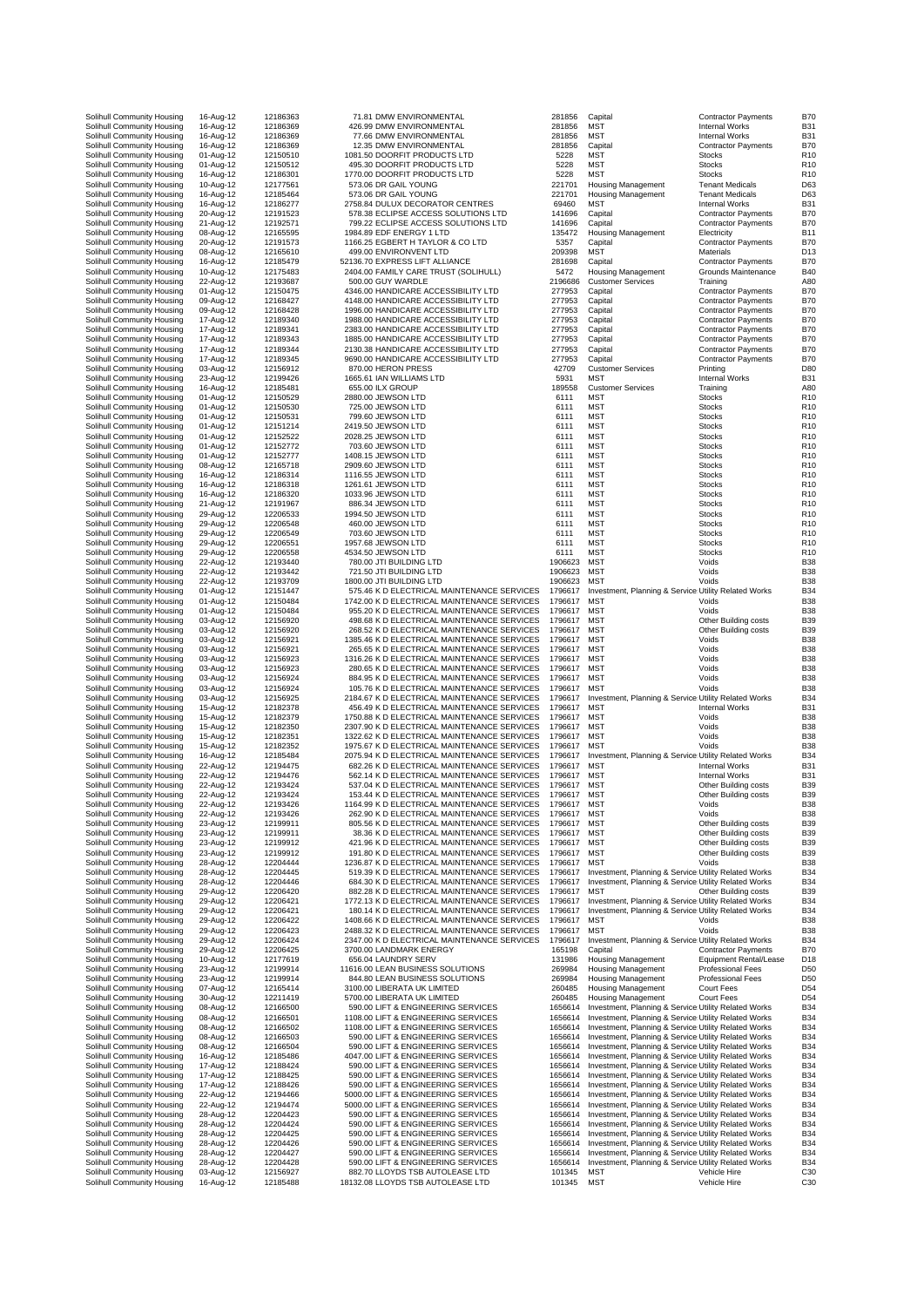| Solihull Community Housing                               | 30-Aug-12              | 12211421<br>12211421 | 1609.67 LLOYDS TSB AUTOLEASE LTD                                                         | 101345             | <b>MST</b><br><b>MST</b>                                           | Vehicle Hire                                             | C30<br>C60                          |
|----------------------------------------------------------|------------------------|----------------------|------------------------------------------------------------------------------------------|--------------------|--------------------------------------------------------------------|----------------------------------------------------------|-------------------------------------|
| Solihull Community Housing<br>Solihull Community Housing | 30-Aug-12              | 12211421             | 239.57 LLOYDS TSB AUTOLEASE LTD<br>18.45 LLOYDS TSB AUTOLEASE LTD                        | 101345             | <b>MST</b>                                                         | Vehicle service and repai<br>Other Transport Costs       |                                     |
| Solihull Community Housing                               | 30-Aug-12<br>30-Aug-12 | 12211422             | 5291.40 LLOYDS TSB AUTOLEASE LTD                                                         | 101345<br>101345   | MST                                                                | Vehicle Hire                                             | C <sub>90</sub><br>C <sub>3</sub>   |
| Solihull Community Housing                               | 30-Aug-12              | 12211422             | 787.54 LLOYDS TSB AUTOLEASE LTD                                                          | 101345             | <b>MST</b>                                                         | Vehicle service and repai                                | C <sub>6</sub>                      |
| Solihull Community Housing                               | 30-Aug-12              | 12211422             | 60.64 LLOYDS TSB AUTOLEASE LTD                                                           | 101345             | <b>MST</b>                                                         | Other Transport Costs                                    | C <sub>90</sub>                     |
| Solihull Community Housing                               | 01-Aug-12              | 12152779             | 3015.00 LORIENT POLYPRODUCTS LTD                                                         | 1769617            | <b>MST</b>                                                         | <b>Stocks</b>                                            | R <sub>10</sub>                     |
| Solihull Community Housing                               | 08-Aug-12              | 12165732             | 1005.00 LORIENT POLYPRODUCTS LTD                                                         | 1769617            | <b>MST</b>                                                         | <b>Stocks</b>                                            | R <sub>10</sub>                     |
| Solihull Community Housing                               | 08-Aug-12              | 12165733             | 1005.00 LORIENT POLYPRODUCTS LTD                                                         | 1769617            | <b>MST</b>                                                         | Stocks                                                   | R <sub>10</sub>                     |
| Solihull Community Housing                               | 10-Aug-12              | 12177455             | 1005.00 LORIENT POLYPRODUCTS LTD                                                         | 1769617            | MST                                                                | Stocks                                                   | <b>R10</b>                          |
| Solihull Community Housing                               | 10-Aug-12              | 12177456             | 1005.00 LORIENT POLYPRODUCTS LTD                                                         | 1769617            | <b>MST</b>                                                         | <b>Stocks</b>                                            | R <sub>10</sub>                     |
| Solihull Community Housing                               | 08-Aug-12              | 12165597             | 16752.03 MAN COMMERCIAL PROTECTION LTD                                                   | 946596             | <b>Housing Management</b>                                          | Security                                                 | B43                                 |
| Solihull Community Housing                               | 21-Aug-12              | 12192858             | 1776.91 MAYFIELD ASSET & PROPERTY MANAGEME                                               | 196882             | <b>Customer Services</b>                                           | <b>General Building Costs</b>                            | B <sub>3</sub> C                    |
| Solihull Community Housing                               | 21-Aug-12              | 12192860             | 1776.91 MAYFIELD ASSET & PROPERTY MANAGEME                                               | 196882             | <b>Customer Services</b>                                           | <b>General Building Costs</b>                            | B <sub>3</sub> C                    |
| Solihull Community Housing                               | 21-Aug-12              | 12192860             | 5000.00 MAYFIELD ASSET & PROPERTY MANAGEME                                               | 196882             | <b>Customer Services</b>                                           | Rents                                                    | <b>B22</b>                          |
| Solihull Community Housing<br>Solihull Community Housing | 21-Aug-12              | 12192858             | 5000.00 MAYFIELD ASSET & PROPERTY MANAGEME                                               | 196882<br>48908    | <b>Customer Services</b>                                           | Rents                                                    | <b>B22</b><br><b>B70</b>            |
| Solihull Community Housing                               | 21-Aug-12<br>20-Aug-12 | 12192862<br>12191421 | 45313.48 MOSSVALE MAINTENANCE & SEALING SERV<br>821.25 REDACTED PERSONAL DATA            | 2196694            | Capital<br>Capital                                                 | <b>Contractor Payments</b><br><b>Contractor Payments</b> | <b>B70</b>                          |
| Solihull Community Housing                               | 22-Aug-12              | 12193618             | 3086.25 REDACTED PERSONAL DATA                                                           | 2269694            | Capital                                                            | <b>Contractor Payments</b>                               | <b>B70</b>                          |
| Solihull Community Housing                               | 20-Aug-12              | 12191417             | 3000.00 REDACTED PERSONAL DATA                                                           | 2409691            | <b>Balance Sheet</b>                                               | Movement Incentive Sch                                   | U32                                 |
| Solihull Community Housing                               | 23-Aug-12              | 12199939             | 2534.70 REDACTED PERSONAL DATA                                                           | 2390686            | <b>Balance Sheet</b>                                               | Movement Incentive Sch                                   | U32                                 |
| Solihull Community Housing                               | 15-Aug-12              | 12182334             | 524.04 MTD SCAFFOLDING LTD                                                               | 233945             | <b>MST</b>                                                         | <b>External Structures</b>                               | <b>B33</b>                          |
| Solihull Community Housing                               | 15-Aug-12              | 12182337             | 644.37 MTD SCAFFOLDING LTD                                                               | 233945             | <b>MST</b>                                                         | <b>External Structures</b>                               | <b>B33</b>                          |
| Solihull Community Housing                               | 15-Aug-12              | 12182339             | 2203.14 MTD SCAFFOLDING LTD                                                              | 233945             | <b>MST</b>                                                         | <b>External Structures</b>                               | <b>B33</b>                          |
| Solihull Community Housing                               | 22-Aug-12              | 12194418             | 477.16 MTD SCAFFOLDING LTD                                                               | 233945             | <b>MST</b>                                                         | <b>External Structures</b>                               | <b>B33</b>                          |
| Solihull Community Housing                               | 22-Aug-12              | 12194419             | 426.63 MTD SCAFFOLDING LTD                                                               | 233945             | <b>MST</b>                                                         | <b>External Structures</b>                               | <b>B33</b>                          |
| Solihull Community Housing                               | 22-Aug-12              | 12194421             | 787.00 MTD SCAFFOLDING LTD                                                               | 233945             | <b>MST</b>                                                         | <b>External Structures</b>                               | <b>B33</b>                          |
| Solihull Community Housing                               | 09-Aug-12              | 12168447             | 1325.53 NATIONWIDE WINDOWS (UK) LTD                                                      | 87360              | <b>MST</b>                                                         | <b>External Structures</b>                               | <b>B33</b>                          |
| Solihull Community Housing                               | 09-Aug-12              | 12168448             | 794.41 NATIONWIDE WINDOWS (UK) LTD                                                       | 87360              | <b>MST</b>                                                         | <b>External Structures</b>                               | <b>B33</b>                          |
| Solihull Community Housing                               | 15-Aug-12              | 12182405             | 714.24 NATIONWIDE WINDOWS (UK) LTD                                                       | 87360              | <b>MST</b>                                                         | <b>External Structures</b>                               | <b>B33</b>                          |
| Solihull Community Housing<br>Solihull Community Housing | 24-Aug-12              | 12201524<br>12185498 | 1500.00 NEOPOST LTD CREDIFON RCB ACCOUNT<br>542.05 NETWORK VENTURES LTD                  | 90254<br>195778    | Finance<br><b>Housing Management</b>                               | Postages                                                 | D <sub>21</sub><br>A <sub>6</sub> C |
|                                                          | 16-Aug-12              |                      | 581.82 NICHOLLS & CLARKE BUILDING PRODUCTS                                               | 176278             | <b>MST</b>                                                         | Agency Staff                                             | R <sub>10</sub>                     |
| Solihull Community Housing<br>Solihull Community Housing | 08-Aug-12<br>21-Aug-12 | 12165738<br>12191968 | 2955.00 NICHOLLS & CLARKE BUILDING PRODUCTS                                              | 176278             | <b>MST</b>                                                         | <b>Stocks</b><br>Stocks                                  | R <sub>10</sub>                     |
| Solihull Community Housing                               | 10-Aug-12              | 12177617             | 444.48 OFFICE DEPOT UK LTD                                                               | 115453             | Finance                                                            | Stationery                                               | D <sub>25</sub>                     |
| Solihull Community Housing                               | 10-Aug-12              | 12175506             | 418.50 OFFICEXPRESS EUROPE LTD                                                           | 162258             | Finance                                                            | <b>ICT Consumables</b>                                   | D <sub>33</sub>                     |
| Solihull Community Housing                               | 01-Aug-12              | 12152781             | 7743.93 PACE PETROLEUM LTD                                                               | 112230             | <b>MST</b>                                                         | <b>Stocks</b>                                            | R <sub>10</sub>                     |
| Solihull Community Housing                               | 16-Aug-12              | 12186343             | 8013.80 PACE PETROLEUM LTD                                                               | 112230             | <b>MST</b>                                                         | <b>Stocks</b>                                            | R <sub>10</sub>                     |
| Solihull Community Housing                               | 22-Aug-12              | 12193713             | 1468.50 PENNINGTON CHOICE LTD                                                            | 227134             | Investment, Planning & Service Other Fees and Charges              |                                                          | D <sub>5</sub>                      |
| Solihull Community Housing                               | 10-Aug-12              | 12177621             | 2877.02 PINNACLE HOUSING LTD                                                             | 280244             | Finance                                                            | Cleaning                                                 | <b>B50</b>                          |
| Solihull Community Housing                               | 16-Aug-12              | 12185559             | 14168.55 PINNACLE HOUSING LTD                                                            | 280244             | <b>MST</b>                                                         | Voids                                                    | B <sub>38</sub>                     |
| Solihull Community Housing                               | 20-Aug-12              | 12191560             | 721.98 PINNACLE HOUSING LTD                                                              | 280244             | <b>Balance Sheet</b>                                               | Creditors                                                | S <sub>08</sub>                     |
| Solihull Community Housing                               | 20-Aug-12              | 12191561             | 6033.88 PINNACLE HOUSING LTD                                                             | 280244             | <b>Balance Sheet</b>                                               | Creditors                                                | S <sub>08</sub>                     |
| Solihull Community Housing                               | 20-Aug-12              | 12191562             | 53034.84 PINNACLE HOUSING LTD                                                            | 280244             | <b>Balance Sheet</b>                                               | Creditors                                                | S <sub>0</sub>                      |
| Solihull Community Housing                               | 20-Aug-12              | 12191509             | 8020.00 PJ BUILDING CONTRACTORS                                                          | 7288               | Capital                                                            | <b>Contractor Payments</b>                               | <b>B70</b>                          |
| Solihull Community Housing                               | 10-Aug-12              | 12177593             | 1000.00 PLAIN ENGLISH CAMPAIGN LTD                                                       | 25046              | <b>Customer Services</b>                                           | <b>Professional Fees</b>                                 | D <sub>5</sub>                      |
| Solihull Community Housing                               | 10-Aug-12              | 12175508             | 1886.28 QUALITY GAS AUDIT SERVICES LTD                                                   | 118053             | Investment, Planning & Service Utility Related Works               |                                                          | <b>B34</b>                          |
| Solihull Community Housing                               | 08-Aug-12              | 12166556             | 1199.65 R J EVANS KNOWLES & PARTNERS                                                     | 7412               | Capital                                                            | <b>Contractor Payments</b>                               | <b>B70</b>                          |
| Solihull Community Housing<br>Solihull Community Housing | 21-Aug-12<br>21-Aug-12 | 12192552<br>12192554 | 450.00 R J EVANS KNOWLES & PARTNERS<br>708.00 R J EVANS KNOWLES & PARTNERS               | 7412<br>7412       | Capital<br>Capital                                                 | <b>Contractor Payments</b><br><b>Contractor Payments</b> | <b>B70</b><br><b>B70</b>            |
| Solihull Community Housing                               | 21-Aug-12              | 12192555             | 549.72 R J EVANS KNOWLES & PARTNERS                                                      | 7412               | Capital                                                            | <b>Contractor Payments</b>                               | <b>B70</b>                          |
| Solihull Community Housing                               | 21-Aug-12              | 12192557             | 787.61 R J EVANS KNOWLES & PARTNERS                                                      | 7412               | Capital                                                            | <b>Contractor Payments</b>                               | <b>B70</b>                          |
| Solihull Community Housing                               | 21-Aug-12              | 12192559             | 475.00 R J EVANS KNOWLES & PARTNERS                                                      | 7412               | Capital                                                            | <b>Contractor Payments</b>                               | <b>B70</b>                          |
| Solihull Community Housing                               | 03-Aug-12              | 12156929             | 905.20 REED                                                                              | 260459             | Investment, Planning & Service Agency Staff                        |                                                          | A60                                 |
| Solihull Community Housing                               | 10-Aug-12              | 12175509             | 497.48 REED                                                                              | 260459             | MST                                                                | <b>Agency Staff</b>                                      | A60                                 |
|                                                          |                        |                      |                                                                                          |                    |                                                                    |                                                          |                                     |
|                                                          |                        | 12175511             | 905.20 REED                                                                              | 260459             |                                                                    |                                                          | A <sub>6</sub> C                    |
| Solihull Community Housing<br>Solihull Community Housing | 10-Aug-12<br>16-Aug-12 | 12185560             | 905.20 REED                                                                              | 260459             | Investment, Planning & Service Agency Staff                        |                                                          | A <sub>6</sub> C                    |
| Solihull Community Housing                               | 20-Aug-12              | 12191567             | 549.45 REED                                                                              | 260459             | Investment, Planning & Service Agency Staff<br><b>MST</b>          | Agency Staff                                             | A <sub>6</sub> C                    |
| Solihull Community Housing                               | 20-Aug-12              | 12191568             | 549.45 REED                                                                              | 260459             | <b>MST</b>                                                         | <b>Agency Staff</b>                                      | A60                                 |
| Solihull Community Housing                               | 29-Aug-12              | 12206429             | 905.20 REED                                                                              | 260459             | Investment, Planning & Service Agency Staff                        |                                                          | A60                                 |
| Solihull Community Housing                               | 29-Aug-12              | 12206430             | 905.20 REED                                                                              | 260459             | Investment, Planning & Service Agency Staff                        |                                                          | A60                                 |
| Solihull Community Housing                               | 01-Aug-12              | 12150486             | 600.00 RESOURCING GROUP                                                                  | 131156             | <b>MST</b>                                                         | <b>Agency Staff</b>                                      | A <sub>6</sub> C                    |
| Solihull Community Housing                               | 10-Aug-12              | 12177590             | 600.00 RESOURCING GROUP                                                                  | 131156             | <b>MST</b>                                                         | <b>Agency Staff</b>                                      | A <sub>6</sub> C                    |
| Solihull Community Housing                               | 20-Aug-12              | 12191571             | 420.00 SAPPHIRE MANAGEMENT SERVICES UK LTI                                               | 209446             | <b>Customer Services</b>                                           | Agency Staff                                             | A60                                 |
| Solihull Community Housing                               | 22-Aug-12              | 12193716             | 420.00 SAPPHIRE MANAGEMENT SERVICES UK LTI                                               | 209446             | <b>Customer Services</b>                                           | <b>Agency Staff</b>                                      | A60                                 |
| Solihull Community Housing                               | 20-Aug-12              | 12191572             | 1961.00 SHIFNAL ENVIRONMENTAL SAFETY LTD                                                 | 1050596            | <b>MST</b>                                                         | <b>Internal Works</b>                                    | <b>B31</b>                          |
| Solihull Community Housing                               | 20-Aug-12              | 12191572             | 127.00 SHIFNAL ENVIRONMENTAL SAFETY LTD                                                  | 1050596            | MST                                                                | Internal Works                                           | <b>B31</b>                          |
| Solihull Community Housing                               | 23-Aug-12              | 12199933             | 2937.57 SHIFNAL ENVIRONMENTAL SAFETY LTD                                                 | 1050596            | <b>MST</b>                                                         | <b>Internal Works</b>                                    | <b>B31</b>                          |
| Solihull Community Housing                               | 23-Aug-12              | 12199933             | 381.03 SHIFNAL ENVIRONMENTAL SAFETY LTD                                                  | 1050596            | MST                                                                | Internal Works                                           | <b>B31</b>                          |
| Solihull Community Housing                               | 23-Aug-12              | 12199933<br>12199934 | 614.40 SHIFNAL ENVIRONMENTAL SAFETY LTD                                                  | 1050596            | Capital<br><b>MST</b>                                              | <b>Contractor Payments</b>                               | <b>B70</b><br><b>B31</b>            |
| Solihull Community Housing<br>Solihull Community Housing | 23-Aug-12<br>23-Aug-12 | 12199934             | 951.93 SHIFNAL ENVIRONMENTAL SAFETY LTD<br>123.47 SHIFNAL ENVIRONMENTAL SAFETY LTD       | 1050596<br>1050596 | MST                                                                | Internal Works<br>Internal Works                         | B31                                 |
| Solihull Community Housing                               | 23-Aug-12              | 12199934             | 199.10 SHIFNAL ENVIRONMENTAL SAFETY LTD                                                  | 1050596            | Capital                                                            | <b>Contractor Payments</b>                               | <b>B70</b>                          |
| Solihull Community Housing                               | 22-Aug-12              | 12193717             | 2885.63 SITEXORBIS                                                                       | 234075             | <b>Customer Services</b>                                           | Other Fees and Charges                                   | D <sub>59</sub>                     |
| Solihull Community Housing                               | 22-Aug-12              | 12193718             | 2885.63 SITEXORBIS                                                                       | 234075             | <b>Customer Services</b>                                           | Other Fees and Charges                                   | D <sub>59</sub>                     |
| Solihull Community Housing                               | 08-Aug-12              | 12165606             | 420.00 SMITHY'S HOTEL                                                                    | 226791             | <b>Housing Management</b>                                          | <b>B&amp;B Accommodation</b>                             | B23                                 |
| Solihull Community Housing                               | 10-Aug-12              | 12177596             | 1550.00 SMITHY'S HOTEL                                                                   | 226791             | <b>Housing Management</b>                                          | <b>B&amp;B Accommodation</b>                             | B23                                 |
| Solihull Community Housing                               | 16-Aug-12              | 12186416             | 1184.53 SOLIHULL MBC                                                                     | 69188              | Finance                                                            | <b>NNDR</b>                                              | <b>B20</b>                          |
| Solihull Community Housing                               | 17-Aug-12              | 12189338             | 592.48 SOLIHULL MBC                                                                      | 69188              | <b>Housing Management</b>                                          | Council Tax                                              | <b>B21</b>                          |
| Solihull Community Housing<br>Solihull Community Housing | 16-Aug-12<br>16-Aug-12 | 12185466<br>12185466 | 29743.99 SOLIHULL MBC<br>120.00 SOLIHULL MBC                                             | 9466<br>9466       | <b>Balance Sheet</b><br><b>Balance Sheet</b>                       | Creditor: Solihull MBC<br>Creditor: Solihull MBC         | S <sub>09</sub><br>S <sub>09</sub>  |
| Solihull Community Housing                               | 16-Aug-12              | 12185574             | 15122.10 SOLIHULL MBC                                                                    | 9466               | <b>Balance Sheet</b>                                               | Creditor: Solihull MBC                                   | S <sub>09</sub>                     |
| Solihull Community Housing                               | 16-Aug-12              | 12185574             | 15337.93 SOLIHULL MBC                                                                    | 9466               | <b>Balance Sheet</b>                                               | Creditor: Solihull MBC                                   | S <sub>09</sub>                     |
| Solihull Community Housing                               | 16-Aug-12              | 12185575             | 10265.04 SOLIHULL MBC                                                                    | 9466               | <b>Balance Sheet</b>                                               | New Build                                                | S20                                 |
| Solihull Community Housing                               | 17-Aug-12              | 12189334             | 14927.92 SOUTHERN ELECTRIC PLC                                                           | 76903              | <b>Balance Sheet</b>                                               | Creditors                                                | S <sub>08</sub>                     |
| Solihull Community Housing                               | 17-Aug-12              | 12189335             | 33590.63 SOUTHERN ELECTRIC PLC                                                           | 76903              | <b>Balance Sheet</b>                                               | Creditors                                                | S <sub>08</sub>                     |
| Solihull Community Housing                               | 16-Aug-12              | 12186276             | 16250.00 STEVEN J BAKER CLIENTS A/C                                                      | 165418             | Investment, Planning & Service Rents                               |                                                          | <b>B22</b>                          |
| Solihull Community Housing                               | 01-Aug-12              | 12151480             | 2120.38 SUPERIOR PLUMBING INSTALLATION LTD                                               | 8091               | Capital                                                            | <b>Contractor Payments</b>                               | <b>B70</b>                          |
| Solihull Community Housing                               | 01-Aug-12              | 12150478             | 1515.12 SUPERIOR PLUMBING INSTALLATION LTD                                               | 8091               | Capital                                                            | <b>Contractor Payments</b>                               | <b>B70</b>                          |
| Solihull Community Housing                               | 01-Aug-12              | 12150488             | 7972.02 SUPERIOR PLUMBING INSTALLATION LTD                                               | 8091               | Investment, Planning & Service Utility Related Works               |                                                          | <b>B34</b>                          |
| Solihull Community Housing                               | 08-Aug-12              | 12166558             | 1515.12 SUPERIOR PLUMBING INSTALLATION LTD                                               | 8091               | Capital                                                            | <b>Contractor Payments</b>                               | <b>B70</b>                          |
| Solihull Community Housing                               | 08-Aug-12              | 12166559<br>12166560 | 3138.89 SUPERIOR PLUMBING INSTALLATION LTD<br>3138.89 SUPERIOR PLUMBING INSTALLATION LTD | 8091<br>8091       | MST<br>Capital                                                     | Insurances                                               | <b>B27</b><br><b>B70</b>            |
| Solihull Community Housing<br>Solihull Community Housing | 08-Aug-12<br>08-Aug-12 | 12166561             | 2505.40 SUPERIOR PLUMBING INSTALLATION LTD                                               | 8091               | Capital                                                            | <b>Contractor Payments</b><br><b>Contractor Payments</b> | <b>B70</b>                          |
| Solihull Community Housing                               | 08-Aug-12              | 12166562             | 3679.86 SUPERIOR PLUMBING INSTALLATION LTD                                               | 8091               | Capital                                                            | <b>Contractor Payments</b>                               | <b>B70</b>                          |
| Solihull Community Housing                               | 10-Aug-12              | 12177594             | 7455.21 SUPERIOR PLUMBING INSTALLATION LTD                                               | 8091               | Investment, Planning & Service Utility Related Works               |                                                          | <b>B34</b>                          |
| Solihull Community Housing                               | 15-Aug-12              | 12182395             | 1813.09 SUPERIOR PLUMBING INSTALLATION LTD                                               | 8091               | Capital                                                            | <b>Contractor Payments</b>                               | B70                                 |
| Solihull Community Housing                               | 15-Aug-12              | 12182396             | 3679.86 SUPERIOR PLUMBING INSTALLATION LTD                                               | 8091               | Capital                                                            | <b>Contractor Payments</b>                               | <b>B70</b>                          |
| Solihull Community Housing                               | 15-Aug-12              | 12182397             | 3679.86 SUPERIOR PLUMBING INSTALLATION LTD                                               | 8091               | Capital                                                            | <b>Contractor Payments</b>                               | <b>B70</b>                          |
| Solihull Community Housing                               | 15-Aug-12              | 12182398             | 2363.39 SUPERIOR PLUMBING INSTALLATION LTD                                               | 8091               | Capital                                                            | <b>Contractor Payments</b>                               | <b>B70</b>                          |
| Solihull Community Housing                               | 15-Aug-12              | 12182399             | 1515.12 SUPERIOR PLUMBING INSTALLATION LTD                                               | 8091               | Capital                                                            | <b>Contractor Payments</b>                               | <b>B70</b>                          |
| Solihull Community Housing                               | 15-Aug-12              | 12182400             | 2363.39 SUPERIOR PLUMBING INSTALLATION LTD                                               | 8091               | Capital                                                            | <b>Contractor Payments</b>                               | <b>B70</b>                          |
| Solihull Community Housing                               | 15-Aug-12              | 12182401             | 2193.00 SUPERIOR PLUMBING INSTALLATION LTD                                               | 8091               | Capital                                                            | <b>Contractor Payments</b>                               | <b>B70</b>                          |
| Solihull Community Housing                               | 15-Aug-12              | 12182402             | 2363.39 SUPERIOR PLUMBING INSTALLATION LTD                                               | 8091               | Capital                                                            | <b>Contractor Payments</b>                               | <b>B70</b>                          |
| Solihull Community Housing                               | 15-Aug-12              | 12182403             | 2056.09 SUPERIOR PLUMBING INSTALLATION LTD                                               | 8091<br>8091       | Capital                                                            | <b>Contractor Payments</b>                               | <b>B70</b><br>B34                   |
| Solihull Community Housing<br>Solihull Community Housing | 15-Aug-12<br>16-Aug-12 | 12182404<br>12185565 | 3461.92 SUPERIOR PLUMBING INSTALLATION LTD<br>343.75 SUPERIOR PLUMBING INSTALLATION LTD  | 8091               | Investment, Planning & Service Utility Related Works<br><b>MST</b> | Voids                                                    | <b>B38</b>                          |
| Solihull Community Housing                               | 16-Aug-12              | 12185565             | 218.75 SUPERIOR PLUMBING INSTALLATION LTD                                                | 8091               | <b>MST</b>                                                         | Voids                                                    | <b>B38</b>                          |
| Solihull Community Housing                               | 16-Aug-12              | 12185566             | 522.31 SUPERIOR PLUMBING INSTALLATION LTD                                                | 8091               | MST                                                                | Voids                                                    | B38                                 |
| Solihull Community Housing<br>Solihull Community Housing | 16-Aug-12<br>16-Aug-12 | 12185566<br>12185567 | 247.41 SUPERIOR PLUMBING INSTALLATION LTD<br>625.00 SUPERIOR PLUMBING INSTALLATION LTD   | 8091<br>8091       | MST<br>MST                                                         | Voids<br>Voids                                           | B38<br><b>B38</b>                   |